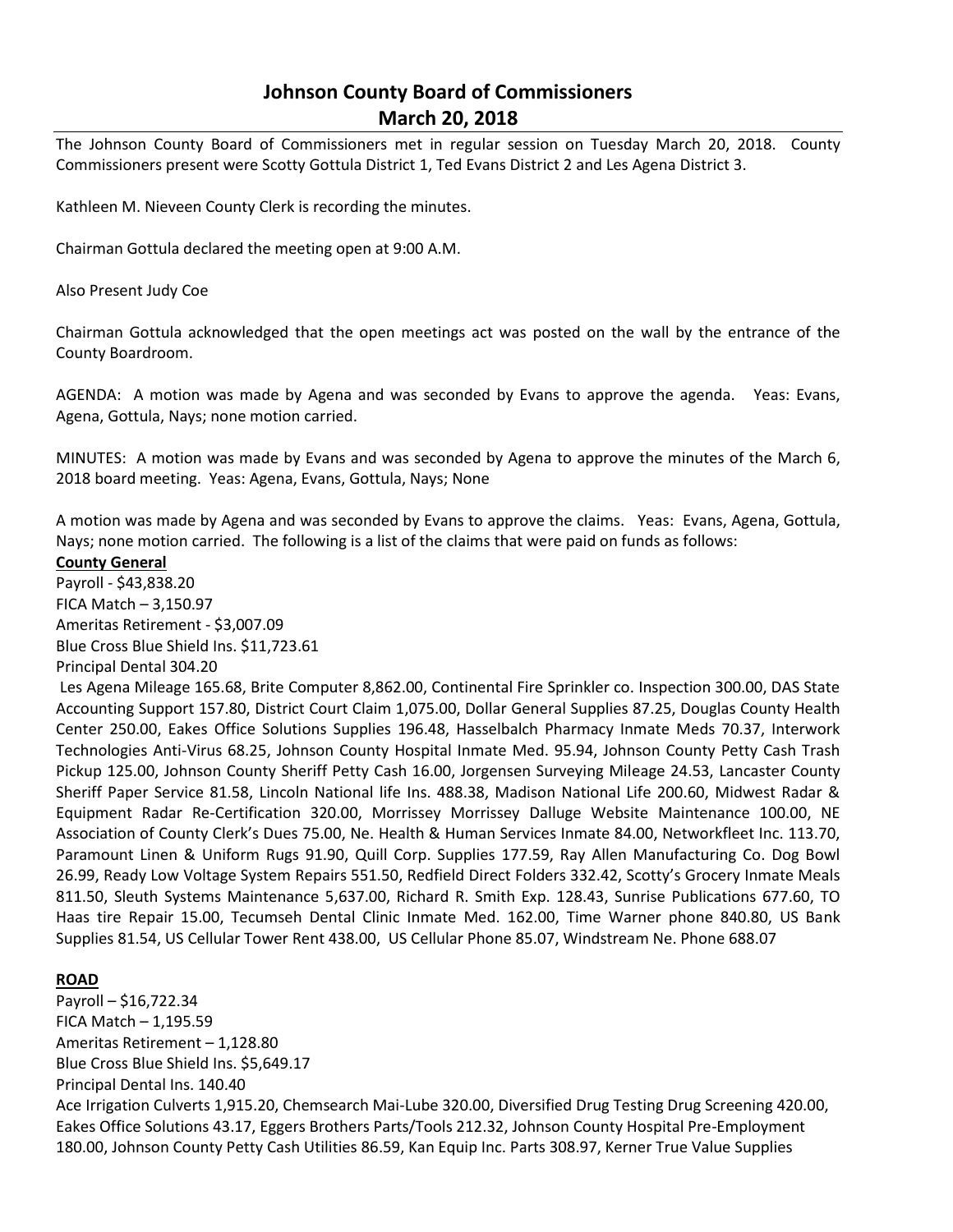102.89, Lincoln National Life Ins. 219.38, Martin Marietta Rock 18,336.76, Michael Todd & Co. Parts 688.47, Sid's Auto Parts 457.96, Nebraska public power Utilities 41.43, Paramount Linen Rugs 22.08, Power Plan Parts Labor 3,712.40, Productivity Plus Account Labor 894.32, Seneca Sanitation Trash Pickup 60.00, Tecumseh Lumber Supplies 85.16, Truck Center Companies Parts 13.16, US Bank Parts/Supplies 453.43, US Cellular Phone 77.69, Windstream phone 142.37

## **EMERGENCY MANAGER**

Johnson County Petty Cash Utilities 40.50, Windstream NE phone 2,302.85

#### **AMBULANCE SUPPLIES**

Community Insurance Group Life/Liability Ins. 4,427.00, EMS Billing Service Contract 203.06, Kenneth Mandl Mileage/Postage 66.35, Angie Othmer Printer Inc. 45.89, Tecumseh Rescue Transfers 300.00

Chris Stone Maintenance visited with the board on the following: Flag pole holders in the new drive on the north side will be drill, Eric Moran will help with the process, The Fire alarm system was discussed and decided that there should be an inspection on the system once per year.

A motion was made by Evans and was seconded by Agena to approve Resolution 2018-5 a Resolution for the Subdivision of a tract of land located in the Southwest one-Quarter of Section 31 Township 5 Range 11, East of the Sixth Principal Meridian, Johnson County, Nebraska. Yeas: Evans, Agena, Gottula, Nays: none motion carried.

Highway Superintendent Matt Schaardt and Kelly Kuhl were present at the meeting to discuss road and bridge projects, and current projects that were completed. Also discussed was the upcoming bid opening for project 277, Matt asked the board if they would like to have a representative from Mainelli Wagner at this bid opening the board informed Matt to contact Jeff Wagner and have him come to the meeting. Matt also asked the board about the purchase of another magnet for the motor grader they approved Matt to purchase one.

Fuel bids were opened at 9:30 A.M. and placed on file in the County Clerk's Office. A bid was received from G & G Oil Company. A motion was made by Agena, and was seconded by Evans to approve the fuel bid from G & G Oil Company as follows:

Tecumseh Shop Unleaded with 10% Ethanol \$2.175, Diesel Low Sulfur #2 on Road \$2.395 Cook, Crab Orchard, Elk Creek, and Sterling Shop Diesel Low Sulfur #2 off Road \$2.119 Yeas: Evans, Agena, Gottula, Nays; none motion carried.

Bids for a new Belly Dump trailer were opened at 10:00 a.m. and are on file at the County Road Dept. Bids were received and representatives were present from the following companies, RDO Truck, Siouxland Trailer Sales, Jim Hawk Truck Trailers Inc., and Murphy Tractor Equipment. After the bids were opened a motion was made by Evans and was seconded by Agena to purchase a new Boyer Ridge Belly Dump Trailer from Siouxland Trailer Sales for the bid price of \$27,580.00. Yeas: Evans, Agena, Gottula, Nays; none motion carried.

Emergency Manager Amanda Burki , Deputy Emergency Manager Alyson Gottula, and County Attorney Rick Smith were present at the meeting to discuss the tower located North of Tecumseh, Since the County is in no longer need of the tower the board discussed what to do with it. It was suggested to contact Haug communication to see if they were interested in it.

A motion was made by Evans, and was seconded by Agena to authorize EM Amanda Burki to solicit bids to sell the tower. Yeas: Evans, Agena, Gottula, Nays; no ne motion carried.

The board acknowledges the Johnson County Sheriff's Office Balance Sheet as of February 28, 2018.